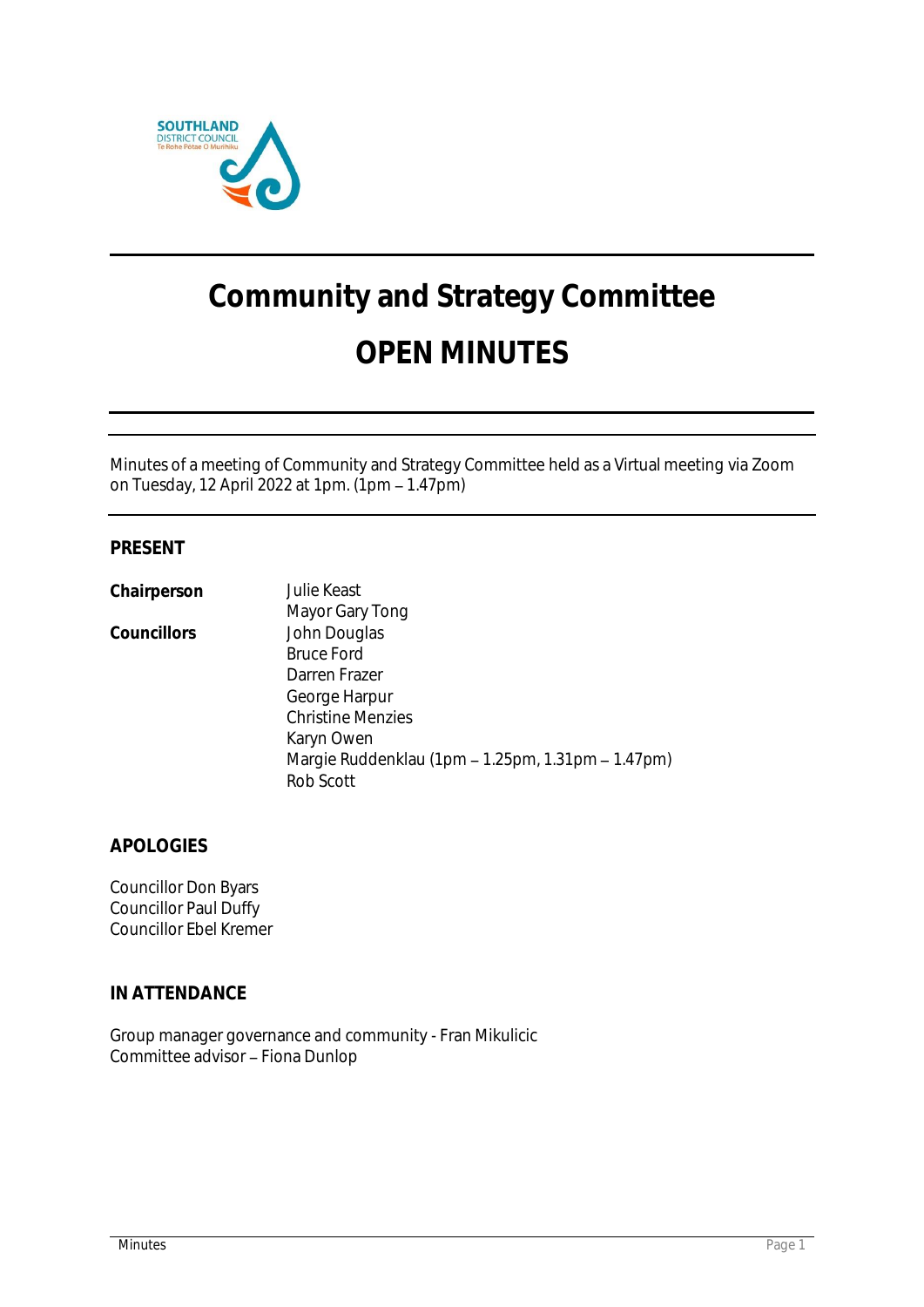

# **1 Apologies**

There were apologies for absence from Councillor Don Byars, Councillor Paul Duffy and Councillor Ebel Kremer.

Moved Cr Harpur, seconded Cr Menzies and **resolved:**

**That the Community and Strategy Committee accept the apology.**

**2 Leave of absence** 

There were no requests for leave of absence.

**3 Conflict of interest**

There were no conflicts of interest declared.

**4 Public forum**

There was no public forum.

**5 Extraordinary/urgent items**

There were no extraordinary/urgent items.

**6 Confirmation of minutes**

#### **Resolution**

Moved Cr Ruddenklau, seconded Cr Menzies **and resolved:**

**That the Community and Strategy Committee confirms the minutes of the meetings held on 23 November 2021 and 1 February 2022 as a true and correct record of those meetings.**

#### **Reports**

**7.1 Southland Murihiku Regional Skills Leadership Group - Update**

**Record No: R/22/3/11490**

Southland Murihiku Regional Skills Leadership Group Joint Chair Paul Marshall and Ceri Macleod Ministry of Business Innovation and Employment Regional Lead were present to advise on the role of the leadership group.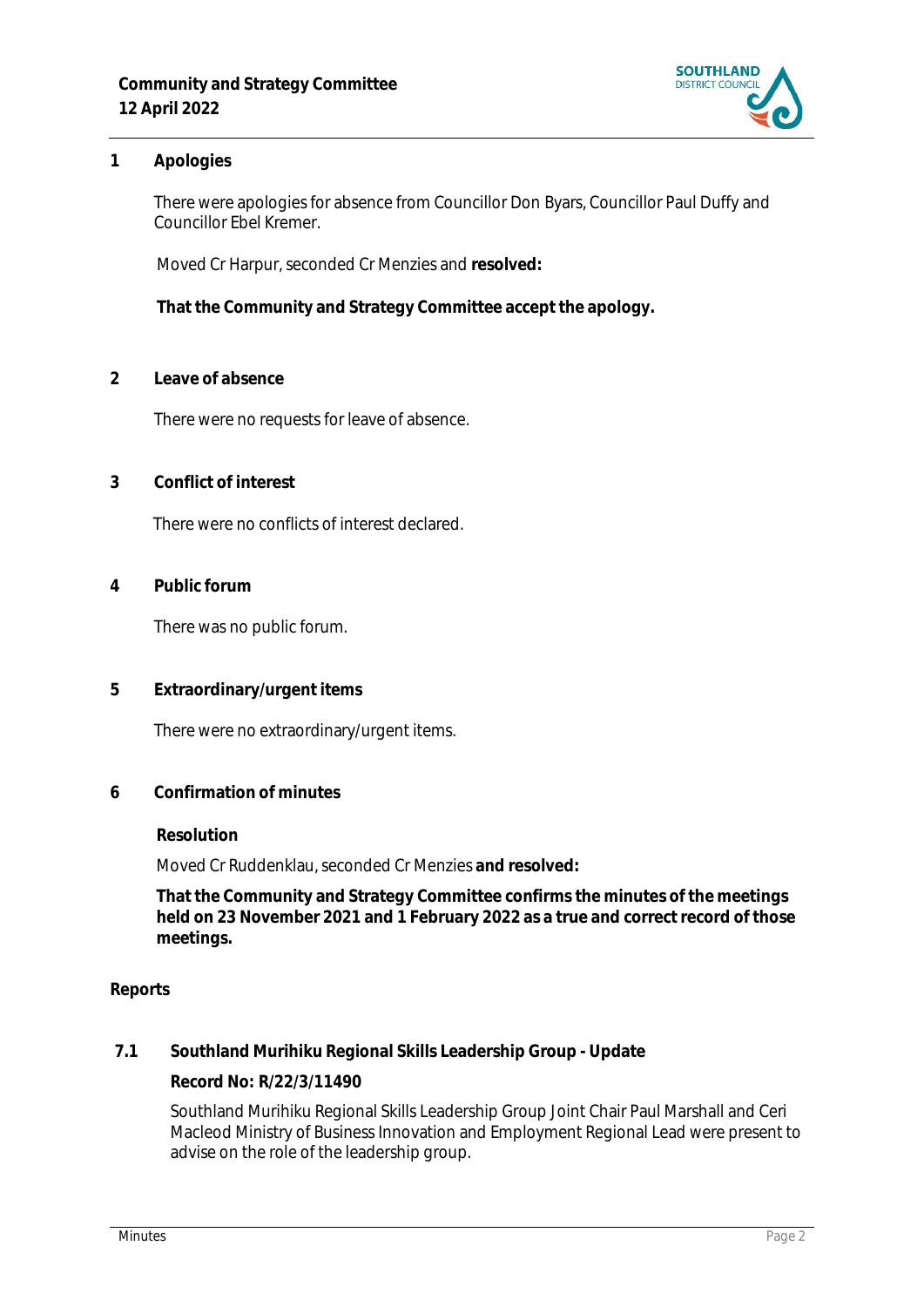

Mr Marshall advised that the leadership group is one of 15 groups in New Zealand, set up by the Government to identify and support better ways of meeting future skills and workforce needs in our region.

(During discussion, Councillor Ruddenklau left the meeting at 1.25pm.)

**Resolution**

Moved Cr Menzies, seconded Cr Frazer **and resolved:**

**That the Community and Strategy Committee:**

- **a) Acknowledges the attendance and thanks the representatives from the Southland Murihiku Regional Skills Leadership Group at the meeting.**
- **7.2 Southland District Council holiday programme - January 2022**

## **Record No: R/22/3/10755**

Community liaison officer - Kathryn Cowie along with Active Southland General Manager -Jess Domigan and Physical Activity Coordinator - Adele Orangi were in attendance for this item.

Mrs Cowie advised that the purpose of the report was to provide the Committee with an update on the Southland District Council holiday programme which was delivered by Active Southland in January 2022.

Mrs Domigan and Ms Orangi advised that there were 265 registrations over the six days from 18 schools across the district. Of the 265 participants, all tried at least one new activity on the day/s attended. Of the registrations there were 61 boys and 49 girls and that 38% attended over multiple days.

(During discussion, Councillor Ruddenklau returned to the meeting at 1.31pm.)

**Resolution**

Moved Cr Ruddenklau, seconded Cr Menzies **and resolved:**

**That the Community and Strategy Committee:**

## a) receives the report titled "Southland District Council holiday programme -**January 2022" dated 4 April 2022.**

**7.3 Chairperson's report**

**Record No: R/22/2/5844**

Councillor Keast took the Committee through her report.

The Chair's report highlighted that she had met with staff and board members of the Community Foundations of New Zealand and had been accompanied by Councillor Frazer and Invercargill City Councillor Becs Amundsen.